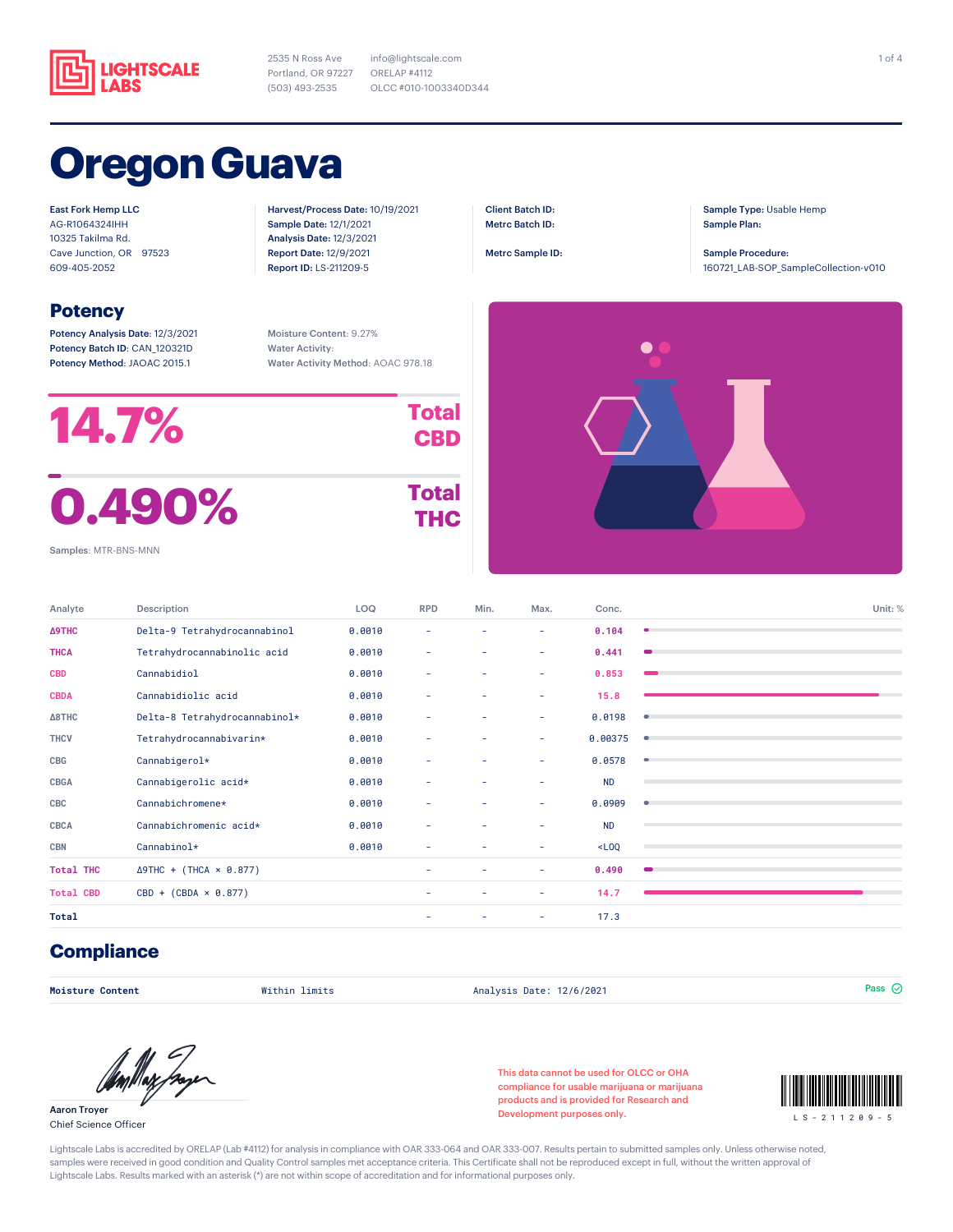

2535 N Ross Ave Portland, OR 97227 (503) 493-2535

info@lightscale.com ORELAP #4112 OLCC #010-1003340D344

## **Oregon Guava**

| <b>East Fork Hemp LLC</b>                                                                                                                                                                                                                                                                                                                                                                                                                                                                                                     | Harvest/Process Date: 10/19/2021 | <b>Client Batch ID:</b>             | Sample Type: Usable Hemp             |
|-------------------------------------------------------------------------------------------------------------------------------------------------------------------------------------------------------------------------------------------------------------------------------------------------------------------------------------------------------------------------------------------------------------------------------------------------------------------------------------------------------------------------------|----------------------------------|-------------------------------------|--------------------------------------|
| AG-R1064324IHH                                                                                                                                                                                                                                                                                                                                                                                                                                                                                                                | <b>Sample Date: 12/1/2021</b>    | <b>Metrc Batch ID:</b>              | Sample Plan:                         |
| 10325 Takilma Rd.                                                                                                                                                                                                                                                                                                                                                                                                                                                                                                             | <b>Analysis Date: 12/3/2021</b>  |                                     |                                      |
| Cave Junction, OR 97523                                                                                                                                                                                                                                                                                                                                                                                                                                                                                                       | <b>Report Date: 12/9/2021</b>    | Metrc Sample ID:                    | Sample Procedure:                    |
| 609-405-2052                                                                                                                                                                                                                                                                                                                                                                                                                                                                                                                  | Report ID: LS-211209-5           |                                     | 160721 LAB-SOP SampleCollection-v010 |
|                                                                                                                                                                                                                                                                                                                                                                                                                                                                                                                               |                                  | Potency QC Analysis Date: 12/3/2021 | Method: JAOAC 2015.1                 |
| <b>Potency</b><br>Quality Control Data<br>$\bigcirc\!\!\!\!\! \bigcirc\!\!\!\!\! \bigcirc\!\!\!\!\! \bigcirc\!\!\!\!\! \bigcirc\!\!\!\!\! \bigcirc\!\!\!\!\! \bigcirc\!\!\!\!\! \bigcirc\!\!\!\!\! \bigcirc\!\!\!\!\! \bigcirc\!\!\!\!\! \bigcirc\!\!\!\!\! \bigcirc\!\!\!\!\! \bigcirc\!\!\!\!\! \bigcirc\!\!\!\!\! \bigcirc\!\!\!\!\! \bigcirc\!\!\!\!\! \bigcirc\!\!\!\!\! \bigcirc\!\!\!\! \bigcirc\!\!\!\!\! \bigcirc\!\!\!\!\! \bigcirc\!\!\!\!\! \bigcirc\!\!\!\!\! \bigcirc\!\!\!\!\! \bigcirc\!\!\!\!\! \bigcirc\!\$ |                                  | Potency QC Batch ID: CAN 120321D    | Unit: $\mu q/q$ (ppm)                |

Analyte Blank LOQ LCS LCS Spike LCS Rec (%) Limits (%) Notes Δ9THC ND 0.0010 18.5 19.7 93.7 80 - 120 THCA ND 0.0010 21 . 7 22 . 3 80 - 120 CBD ND 0.0010 25.7 26.3 97.6 80 - 120 CBDA ND 0.0010 22.3 22.3 99.8 80 - 120

POTENCY - LIMIT OF DETECTION

Verified: 060221

Method: 160819\_LAB-SOP\_MethodValidation-CannabinoidPotency-v002.docx

| Matrix         | Analyte       | LOD (ppm) | LOD (mg/g) |
|----------------|---------------|-----------|------------|
| <b>EXTRACT</b> | $\Delta$ 9THC | 2.8       | 0.0028     |
|                | <b>THCA</b>   | 0.56      | 0.00056    |
|                | <b>CBD</b>    | 2.22      | 0.00222    |
|                | <b>CBDA</b>   | 0.52      | 0.00052    |
| FLOWER         | $\Delta$ 9THC | 1.88      | 0.00188    |
|                | <b>THCA</b>   | 5.32      | 0.00532    |
|                | <b>CBD</b>    | 1.31      | 0.00131    |
|                | <b>CBDA</b>   | 0.78      | 0.00078    |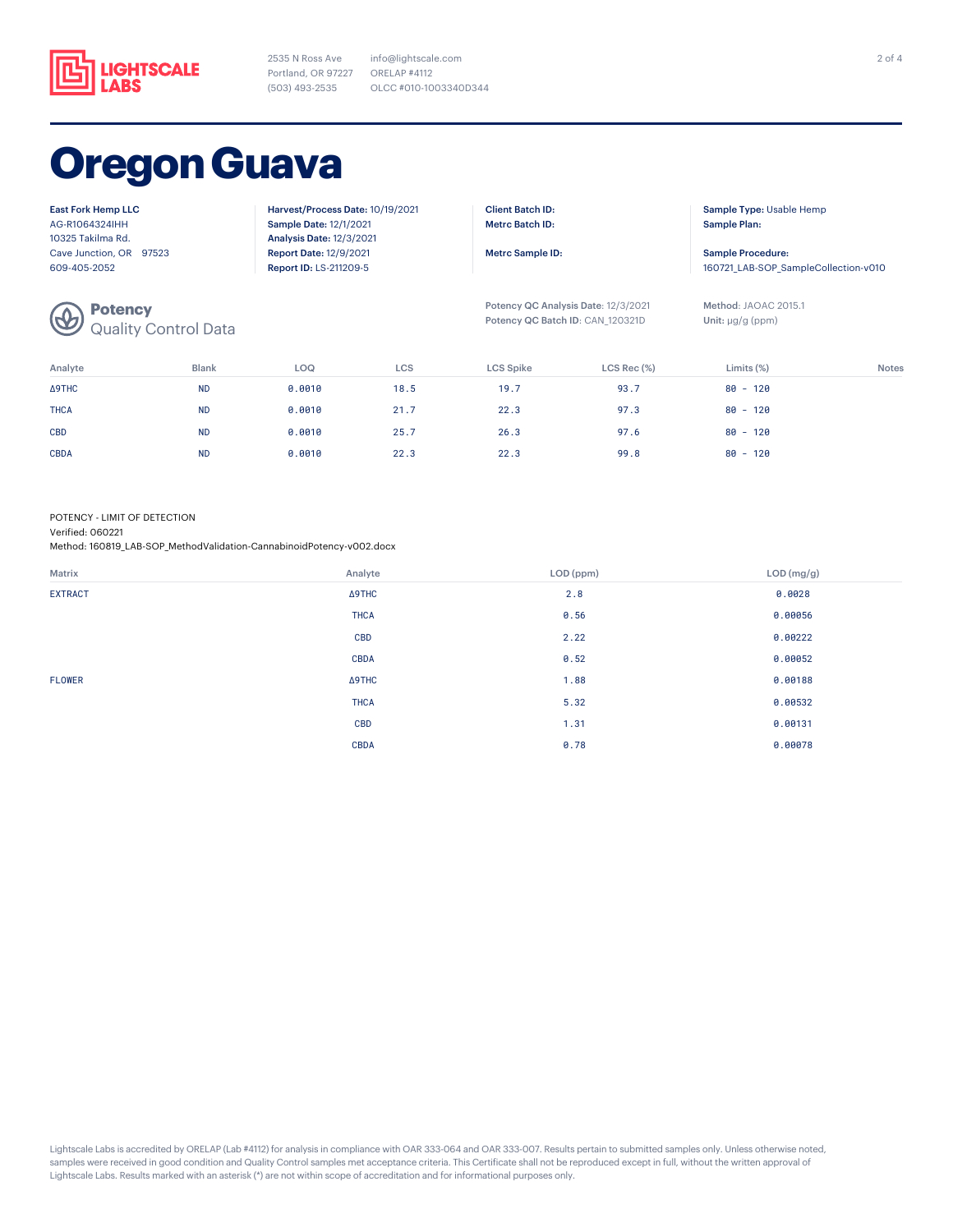

2535 N Ross Ave Portland, OR 97227 (503) 493-2535

info@lightscale.com ORELAP #4112 OLCC #010-1003340D344

## **Oregon Guava**

#### East Fork Hemp LLC

AG-R1064324IHH 10325 Takilma Rd. Cave Junction, OR 97523 609-405-2052



**Terpenes\*** Sample Data

Analyte Avg. Notes

Harvest/Process Date: 10/19/2021 Sample Date: 12/1/2021 Analysis Date: 12/3/2021 Report Date: 12/9/2021 Report ID: LS-211209-5

Client Batch ID: Metrc Batch ID:

Metrc Sample ID:

Terpene Analysis Date: 12/8/2021 Terpene Batch ID: TRP\_120821A

Sample Type: Usable Hemp Sample Plan:

Sample Procedure: 160721\_LAB-SOP\_SampleCollection-v010

Method: JAOAC 2015.1 Unit: %

| β-Myrcene           | 0.801%    |                                                                            |
|---------------------|-----------|----------------------------------------------------------------------------|
| a-Bisabolol         | 0.423%    |                                                                            |
| β-Caryophyllene     | 0.392%    |                                                                            |
| Humulene            | 0.334%    | the control of the control of                                              |
| a-Pinene            | 0.270%    | the control of the control of the                                          |
| Guaiol              | 0.144%    | the control of the control of the con-                                     |
| $\beta$ -Pinene     | 0.110%    |                                                                            |
| Limonene            | 0.0622%   | the control of the control of the                                          |
| Caryophyllene Oxide | 0.0402%   |                                                                            |
| Linalool            | 0.0276%   |                                                                            |
| Terpinolene         | 0.0211%   | the control of the control of the                                          |
| Borneol             | 0.0200%   |                                                                            |
| Camphene            | 0.00716%  |                                                                            |
| Fenchone            | 0.00293%  | the company's company's company's                                          |
| a-Phellandrene      | 0.00271%  | the company's company's company's                                          |
| Camphore            | 0.00261%  | the control of the control of the control of                               |
| y-Terpinene         | 0.00157%  | the contract of the contract of the                                        |
| a-Terpinene         | 0.00154%  | the control of the control of the                                          |
| Eucalyptol          | 0.00132%  |                                                                            |
| Azulene             | <b>ND</b> | the control of the control of the control of the control of the control of |
| Cedrol              | <b>ND</b> |                                                                            |
| Cymene              | <b>ND</b> |                                                                            |
| Fenchol             | <b>ND</b> |                                                                            |
| Geraniol            | <b>ND</b> |                                                                            |
| Geranyl Acetate     | <b>ND</b> |                                                                            |
| Isoborneol          | <b>ND</b> |                                                                            |
| Isopulegol          | <b>ND</b> |                                                                            |
| Nerol               | <b>ND</b> |                                                                            |
| Pulegone            | <b>ND</b> |                                                                            |

| Sabinene<br><b>ND</b><br>Sabinene Hydrate<br><b>ND</b><br>Selinadiene<br><b>ND</b><br>Valencene<br><b>ND</b><br>cis-Nerolidol<br><b>ND</b><br>trans-Nerolidol<br><b>ND</b><br>A <sub>3</sub> -Carene<br><b>ND</b><br>a-Cedrene<br><b>ND</b><br>$a$ -Ocimene<br><b>ND</b><br>a-Terpineol<br><b>ND</b><br><b>B-Farnesene 1</b><br><b>ND</b><br><b>B-Farnesene 2</b><br><b>ND</b><br>$\beta$ -Ocimene<br><b>ND</b><br>y-Terpineol<br><b>ND</b> | Analyte | Avg.  | <b>Notes</b> |  |
|---------------------------------------------------------------------------------------------------------------------------------------------------------------------------------------------------------------------------------------------------------------------------------------------------------------------------------------------------------------------------------------------------------------------------------------------|---------|-------|--------------|--|
|                                                                                                                                                                                                                                                                                                                                                                                                                                             |         |       |              |  |
|                                                                                                                                                                                                                                                                                                                                                                                                                                             |         |       |              |  |
|                                                                                                                                                                                                                                                                                                                                                                                                                                             |         |       |              |  |
|                                                                                                                                                                                                                                                                                                                                                                                                                                             |         |       |              |  |
|                                                                                                                                                                                                                                                                                                                                                                                                                                             |         |       |              |  |
|                                                                                                                                                                                                                                                                                                                                                                                                                                             |         |       |              |  |
|                                                                                                                                                                                                                                                                                                                                                                                                                                             |         |       |              |  |
|                                                                                                                                                                                                                                                                                                                                                                                                                                             |         |       |              |  |
|                                                                                                                                                                                                                                                                                                                                                                                                                                             |         |       |              |  |
|                                                                                                                                                                                                                                                                                                                                                                                                                                             |         |       |              |  |
|                                                                                                                                                                                                                                                                                                                                                                                                                                             |         |       |              |  |
|                                                                                                                                                                                                                                                                                                                                                                                                                                             |         |       |              |  |
|                                                                                                                                                                                                                                                                                                                                                                                                                                             |         |       |              |  |
|                                                                                                                                                                                                                                                                                                                                                                                                                                             |         |       |              |  |
|                                                                                                                                                                                                                                                                                                                                                                                                                                             | Total   | 2.66% |              |  |